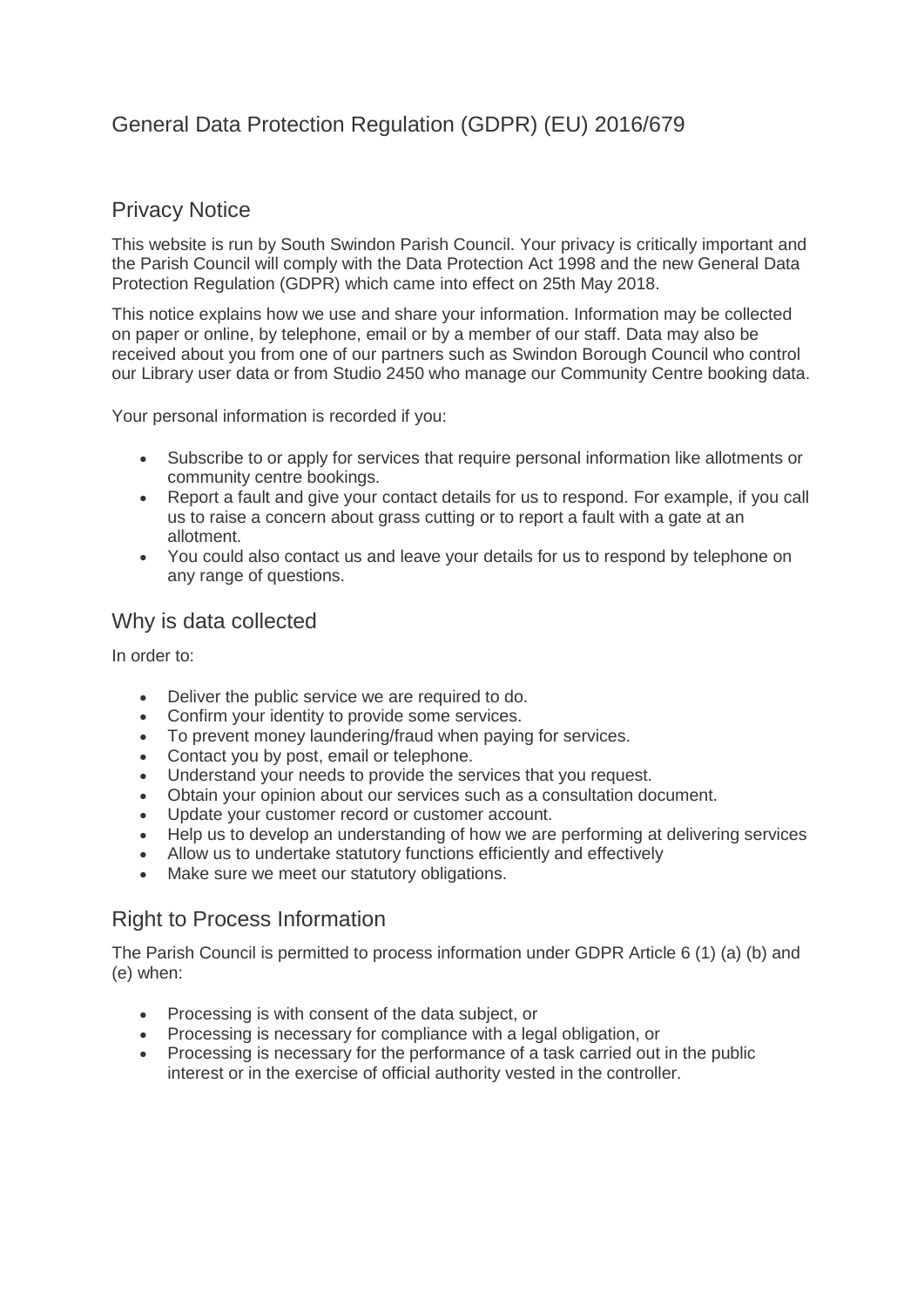#### How we use your information

Your personal information will only be used for the purposes it was provided and will only be held for as long as necessary. All employees who have access to your personal data and are associated with the handling of that data are obliged to respect the confidentiality of your data. All your communications to South Swindon Parish Council are protected against unauthorised access by third parties.

SOUTH SWINDON PARISH COUNCIL WILL **NEVER** PASS ON YOUR INFORMATION TO THIRD PARTIES WITHOUT YOUR WRITTEN CONSENT.

#### SOUTH SWINDON PARISH COUNCIL WILL **NEVER** USE YOUR INFORMATION TO SEND SPECULATIVE MARKETING OR PROMOTIONAL MATERIAL.

South Swindon Parish Council will keep information about you accurate and up to date. If, however, you find errors or inaccuracies in your data, these will be amended upon request. Contact details are on the Home Page.

Your information will be processed for the following purposes:

- For the service you requested, and to monitor and improve the council's performance in responding to your request.
- To allow us to be able to communicate and provide services and benefits appropriate to your needs.
- To ensure that we meet our legal obligations.
- Where necessary for the requirements of law.
- To prevent and detect fraud or crime.
- To process relevant financial transactions including grants and payments for goods and services supplied to the Parish Council.
- Where necessary to protect individuals from harm or injury that may result from us not passing information diligently.
- To allow the statistical analysis of your data so we can plan the future provision of services.

## Information sharing

The Parish Council may need to pass your information to other people and organisations that provide a service. These providers are obliged to keep your details securely and use them only to fulfil your request. This will only be done once you have given your written consent unless we are legally required to do so.

The legal requirement will be where permitted under the Data Protection Act and would be, for example, if a request was made by Wiltshire Police in relation to a criminal investigation.

#### Information Security

South Swindon Parish Council will always ensure the security of your personal data. Your data is protected from unauthorised access, loss, manipulation, falsification, destruction or unauthorised disclosure. This is done through appropriate technical measures and appropriate policies. The Parish Council will only keep your data for the purpose it was collected for and only for as long as is necessary. After which it will be deleted.